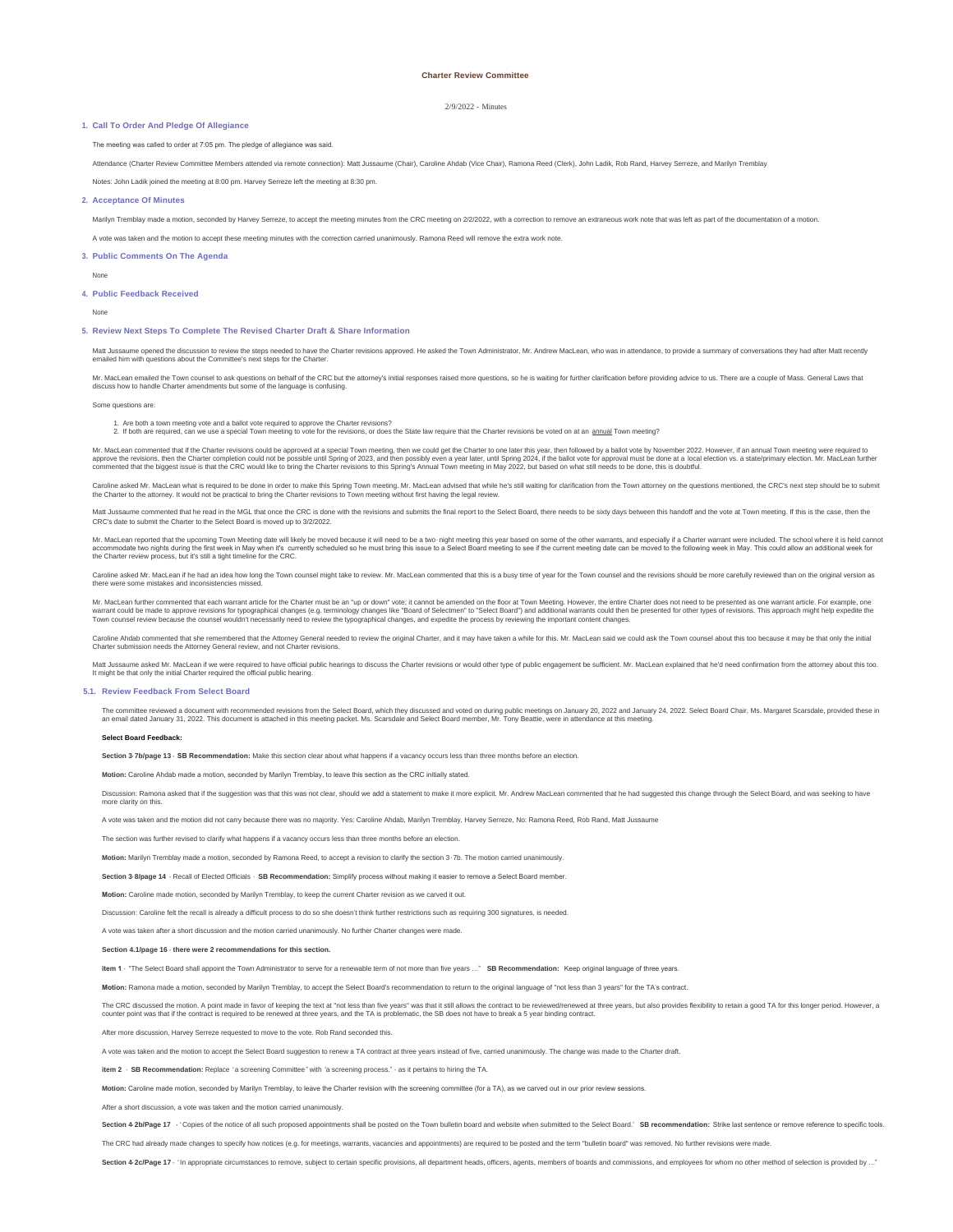SB recommendation: Change the word 'selection' to 'removal' and the control of the commentation: Change the word 'selection' to 'removal'

**Motion:** Ramona made a motion, seconded by Rob Rand, to accept the Select Board's recommendation because the issue is a typo correction.

During the discussion it was agneed that it was an oversight to not previously change the word to "removal". A vote was taken and the motion carried unanimously. All six CRC members present from the start of the meethy and

4-2e/Page 17 · 'To attend all regular and special meetings of the Select Board unless unavoidable for reasonable cause, and shall have a voice, but no vote, in all of its proceedings." SB recommendation: The TA will attend meetings of the Select Board with the exception of meetings regarding the performance of a Select Board member, unless invited by the Select Board.

**Motion:** Caroline made a motion, seconded by Marilyn Tremblay, to accept the Select Board 's recommendation

Discussion: The committee was in agreement that this suggestion should be accepted. Ramona Reed asked for confirmation that this would comply with the Open Meeting/Executive Session law. Select Board Chair, Ms. Scarsdale,

A vote was taken and the motion carried unanimously. The suggested change was made to the Charter draft.

Section 4-2f / Page 17 . "... a full report of all town administrative operations during the period reports on, which report shall be made available to the public." SB Recommendation: The Charter Review Committee define 'r

Discussion: The committee discussed that this text is the original Charter text with no revision. It was decided that the first part of the fact aptropholomethes is to cover the typical operational reports that are already

Motion: Ramona Reed made a motion, seconded by Marilyn Tremblay, to accept the revisions made to section 4.2f.

There was no further discussion. A vote was taken and the motion carried unanimously.

Section 4-2r/Page 19 · 'To reorganize, consolidate, or abolish, in the manner provided in Article 5, town agencies under the supervision of the TA, in whole or in part....." SB Recommendation: Add 'approve' to first phrase

**Motion:** Caroline made a motion, seconded by Marilyn Tremblay, to keep the current changes made in the Charter.

Discussion: The committee discussed that it was a deliberate choice not to include the word "approve" because these types of reorganizations should be approved by a Town Meeting vote.

After the discussion, a vote was taken and the motion carried unanimously (members in attendance at this time of the meeting were Matt Jussuame, Caroline Ahdab, Ramona Reed, John Ladik, Rob Rand and Marilyn Tremblay).

**N** Serreze left the meeting at 8:30 pm, EST. He did not vote on the above motion, nor any afte

Section 4-2u / Page 19 · Simplify this section (regarding emergency management in Town). SB Recommendation: Fnd this section with the instruction to keep the SB informed of emergency situations and planning activities

Discussion: The committee discussed whether the evised text we added should be removed. To align with the SB recommendation, Ramona Reed suggested that the part after the first sentence of the role. To have been premoved t

**Motion:** Ramona Reed made a motion, seconded by Caroline Ahdab, to leave the text under 4-2u as originally devised.

There was no further discussion and a vote was taken. The motion carried unanimously.

**Section 4- 5: Selecting a Town Administrator / Page 20** - **SB Recommendation:** Simplify this section. The Charter should be less specific about the process of selecting the next TA.

Discussion: Caroline Ahdab reminded the committee that earlier in the evening we had a motion and vote to keep text about requiring a screening committee for hiring the Town Administrator. Since this section follows throug

**Motion:** Caroline Ahdab made a motion, seconded by Marilyn Tremblay, to keep the Charter as we had previously discussed and written.

Further Discussion. The committee agreed that much time and thought was put into this section's revisions. The procedures where defined to ensure public engagement with the process but also with enough flexibility to work

After the discussion, a vote was taken and the motion carried unanimously.

Section 5-1: Administrative Organization / Page 21 · SB Recommendation: Simplity this section. Perhas replace all of 5-1 with something like the following, while making sure no overarching point form the possions may be e Sample language suggested: The Town Administrator, with the endorsement added, modified, or eliminated as the needs of the Town government require."

**Motion seconded by Marilyn Tremblay, to keep the text as originally v** 

Discussion: Section 5-1 describes the Town By laws and the process of how they're implemented, as well as a definition of the Administrative Code. The commentlee spent a lot dime to define this part of the Select Boards re

After the discussion, a vote was taken and the motion carried unanimously.

Section 5.3 b / Page 23 - SB Recommendation: Modify this section (regarding the reporting path of the human resources function) to be something like: "Individuals performing the human resources function for the town shall

Matt Jussaume explained that the recommendation from the SB that differs from the current Charter revision is to not have the HR position report to the Select Board.

**Motion:** Caroline Ahdab made a motion seconded by Marilyn Tremblay, to leave the HR position as we discussed and decided on in the Charter, which is to have the HR position report to the Select Board.

Discussion: Caroline Ahdab commented that held Will have many important functions. It had been previously discussed by the CRC that any personnel issues should go directly to the SB. Phe Select Board could report to the TA TA, and the HR person is at the same reporting hierarchy as the department head, there could be friction if the TA and HR person had differing opinions on handling the issue. The committee was trying to address a "leveling

Ms. Scarsdale's comments were that this was the revision the Select Board discussed most to try and come to solve the submome that be advertised by the most of the submoment with HR, if future members don't have the experi otherwise they questioned whether they would need to hold office hours or have bi-monthly meetings to discuss things like goals, etc. They felt this could be out of the realm of the Select Board to handle. The Select Board

Caroline Andab relierated her comment that she still feels that the Charler revisions should stay as is, simply straing that the Frie releast the Select Board, and not oper in the Charler strained that she commented that g it could make it prone to needing more frequent revisions.

Ms. Scarsdale requested to further comment that the Select Board unanimously agreed that it seems problematic to put all of this in the Select Board's hands (e.g. responsibilities for appointing, determining compensation a

Matt Jussaume advised that he could see reasons to continue to work on this, though he's not sure when

Mr. Tony Beatle, Select Board member, speaking for himself, commented that he eagreed with Ms. Scardale that there are some problems with the HR person reporting to the Select Board. He advised that he voted to support the

Caroline Ahdab commented we should further discuss this and that she would be willing to research other towns that have what's being sugested in the Charter. She believes a Select Board is capable of handien modies to a fu

sion, Caroline rescinded the motion and Marilyn Tremblay agreed. The CRC agreed to further research and discuss this issue at a future meeting

#### **Discuss Key Timeline Dates 5.2.**

Matt Jussaume advised that given that it's not clear whether we can make this Spring's Town meeting, we cannot move forward with additional timeline dates but we can continue to complete the final necessary edits to the Ch

**Decide How To Create Presentations/Presentation Assignments 5.3.**

# This item was not discussed due to time constraints. It will be moved to the next meeting agenda.

**Discuss Committee Member Assignments For Completing The Charter 5.4.**

This item was not discussed due to time constraints. It will be moved to the next meeting agenda.

**Review Charter Sections As Needed To Complete Revisions 6.**